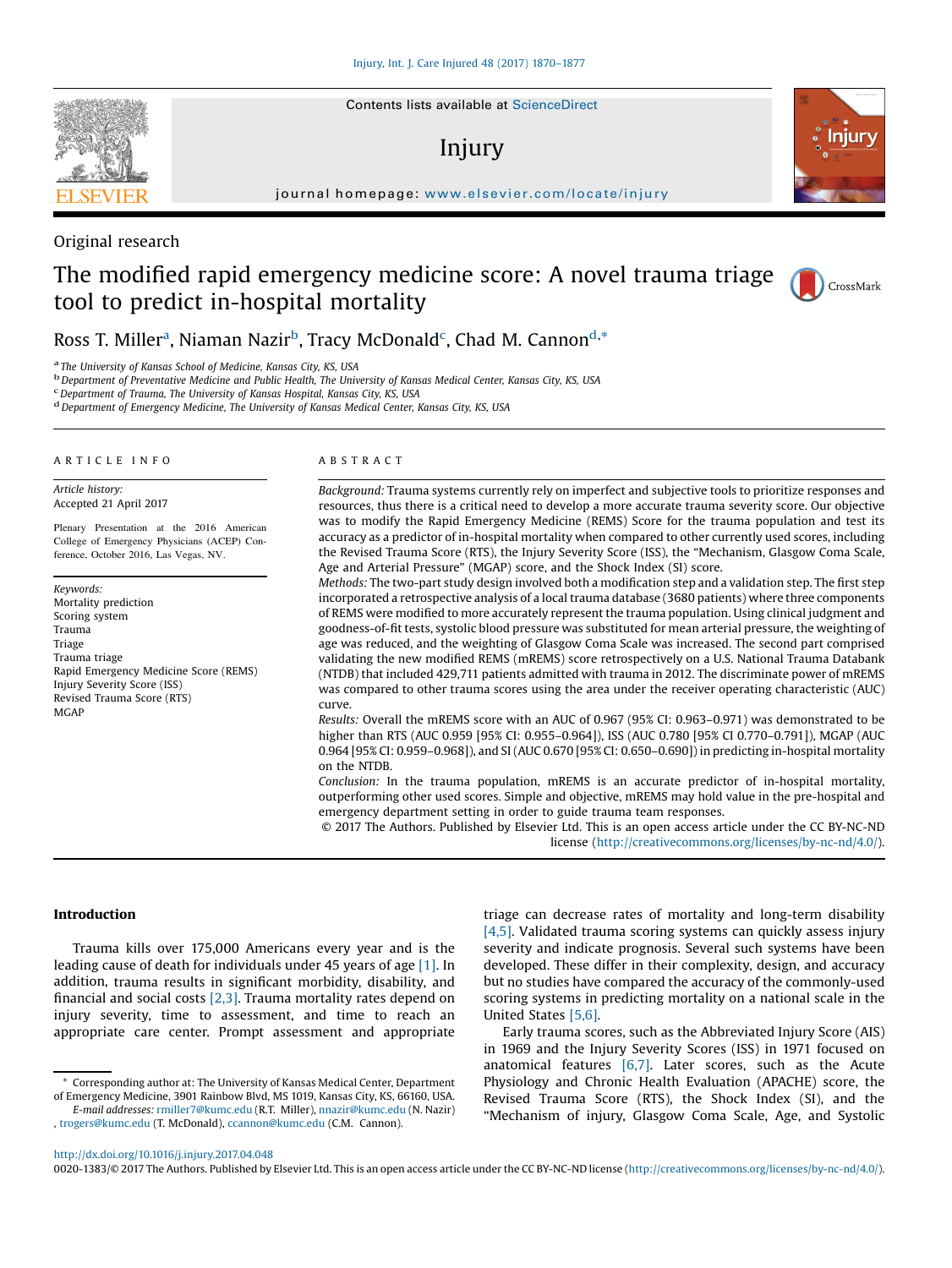Blood Pressure" (MGAP) score incorporated measures of functional status [8–[11\].](#page-7-0) A single universally-agreed valid trauma scoring system would greatly benefit trauma services nationwide.

The Revised Trauma Score (RTS) is designed to be used for prehospital trauma triage. It includes the variables respiratory rate (RR), systolic blood pressure (SBP), and the Glasgow Coma Scale (GCS) that are each weighted differently and summed up to a maximum score of  $12 \, [8]$  $12 \, [8]$ . As one of the oldest trauma scores, the Injury Severity Score (ISS) is an anatomically based scoring system that was designed to predict outcomes of automobile crash victims with multiple injuries [\[7\]](#page-7-0). The ISS divides the human body into 6 regions, head/neck, face, chest, abdomen and pelvic contents, extremities or pelvic girdle, and external surfaces. The score is based off of the Abbreviated Injury Score [\[6\]](#page-7-0) (AIS), and includes the highest AIS severity score in the three most severely injured body regions, for a maximum score of 75. The MGAP score was developed as a simple score to be used in the pre-hospital setting. Unlike the other scores, MGAP incorporates mechanism of injury, blunt or penetrating, into its model. It is the sum of points assigned for values of mechanism of injury, Glasgow Coma Scale, age, and systolic arterial blood pressure [\[10\]](#page-7-0). Since its development in 2010, it has been tested and validated prospectively in Europe, but has yet to be tested in the United States [\[10,12\].](#page-7-0) The Shock Index (SI) is a simple calculation of heart rate divided by blood pressure and has historically been used for prediction of injury severity [\[9\]](#page-7-0).

The Rapid Emergency Medicine Score (REMS) (2004) is a triage score that has proved to be a powerful predictor of in-hospital mortality for medical (non-trauma) hospital admissions [\[13\]](#page-7-0). The composite score consists of the variables age, mean arterial pressure (MAP), heart rate (HR), respiratory rate (RR), oxygen saturation  $(O_2 \text{ sat})$ , and Glasgow Coma Scale (GCS). This score was shown to be a simple and accurate predictor of in-hospital mortality in trauma patients. (15) This retrospective study indicated areas for improvement and ways to optimize the score for trauma patients. In particular, the age appeared to be overweighted and the GCS under-weighted when REMS was applied to trauma patients [\[14\]](#page-7-0).

The new modified Rapid Emergency Medicine Score (mREMS) is an adapted version of the REMS score designed to be a practical real-time triage score that could be a more accurate predictor of inhospital mortality than more complex scores that often require invasive measurements. The purpose of this study was to develop a modified REMS (mREMS) for the trauma population and to validate it on a nationally representative trauma dataset. Secondary objectives include to compare the predictive ability of the new mREMS score to the currently-used trauma scores (RTS, ISS, MGAP and SI) and to examine the predictive accuracy of mREMS for hospital mortality when stratified by blunt or penetrating trauma.

#### Methods

#### Development of mREMS

The modification of REMS to mREMS was based on factor analysis of patient information in an urban trauma database of 3680 patients treated over a 4-year period at an academic ACS level 1 trauma center. A pilot study indicated that the weighting of GCS was too low, the weighting of age was too high, and that mechanism of injury should be incorporated into the score to better represent trauma patients [\[14\].](#page-7-0) For the mREMS score, the distribution of categories for age and GCS were determined by identifying mortality rates for each incremental value and creating the categories by clinical judgement and confirming the best fit using logistic regression. Using clinical judgement and goodness of fit tests, the relative weighting of age was decreased and the weighting of GCS increased, to provide a more accurate predictor of mortality in trauma patients. The mREMS also replaces MAP with SBP because SBP is almost universally measured and is a proven indicator of trauma severity  $[15]$ . The SBP is also often the only measurement of blood pressure recorded in trauma registries. Finally, as the mechanism of injury, blunt or penetrating, has been included in field triage tools, this study looked at the effect of incorporating mechanism of injury into the score [\[16\]](#page-7-0).

#### Validation of mREMS

The validation of the mREMS score utilized a retrospective analysis of data from level I–IV trauma centers that contributed to the U.S. National Trauma Data Bank (NTDB), a nationwide registry managed by the American College of Surgeons (ACS) [\[17\]](#page-7-0). The databank used for this validation step did not include the data used for the development of the mREMS score. Data were provided by 758 U.S. hospitals from the calendar year 2012. The study included all patients 16 years and older who were treated with blunt and/or penetrating injuries. The only exclusions were patients with missing data necessary to calculate an mREMS score, those who were transferred from another facility, and burn and/or drowning victims. The analysis included 429,711 patients [\(Fig.](#page-2-0) 1).

The data collected from each patient included age, gender, race, systolic blood pressure (SBP), respiratory rate (RR), heart rate (HR), peripheral oxygen saturation, Glasgow Coma Scale (GCS), temperature, length of stay time, mechanism of injury, in-hospital mortality, and state trauma level designation. The ISS score was included in the NTDB database; all other scores were calculated during the data analysis phase. The study and design was reviewed and approved by the site Institutional Review Board.

#### Measurements

The mREMS score is composed of patient age, and the routinely acquired vital signs SBP, HR, RR, peripheral oxygen saturation, and GCS. The mREMS score is calculated with each variable being assigned a scoring range of 0–4 with the exception of GCS, which has a range of 0–6, with an overall maximum mREMS score of 26 ([Table](#page-2-0) 1).

In the preliminary score modification, odds ratios of age, GCS score assignments, and injury type (blunt or penetrating) were calculated against mortality outcomes. Using odds ratios and the area under the receiver operating characteristic (ROC) curve models, age and GCS point assignments were adjusted by modifying the score cutoffs by lowering the overall impact of a high age value and increasing the overall impact of a low GCS value. Odds ratios were also used to evaluate the benefit of adding mechanism of injury to the score. Clinical judgment was used to devise multiple scoring models in order to replace MAP values with SBP. The SBP models were compared to the current MAP model using the Spearman method. Odds ratios and the area under the receiver operating characteristic (ROC) curve were used to identify the SBP scoring method that best predicted mortality.

The modified score, mREMS, was then validated using a national database and its performance compared to currently utilized trauma scoring systems to determine which scoring method best predicts in-hospital mortality. We compared mREMS to the most frequently used scoring systems to predict in-hospital mortality, such as RTS, ISS, MGAP and SI.

#### Statistical analyses

For this study, patients were divided into two groups, those who survived and those who died in-hospital. The NTDB database contains all necessary data to calculate each of the scores for this comparison. The ISS score for each patient was already provided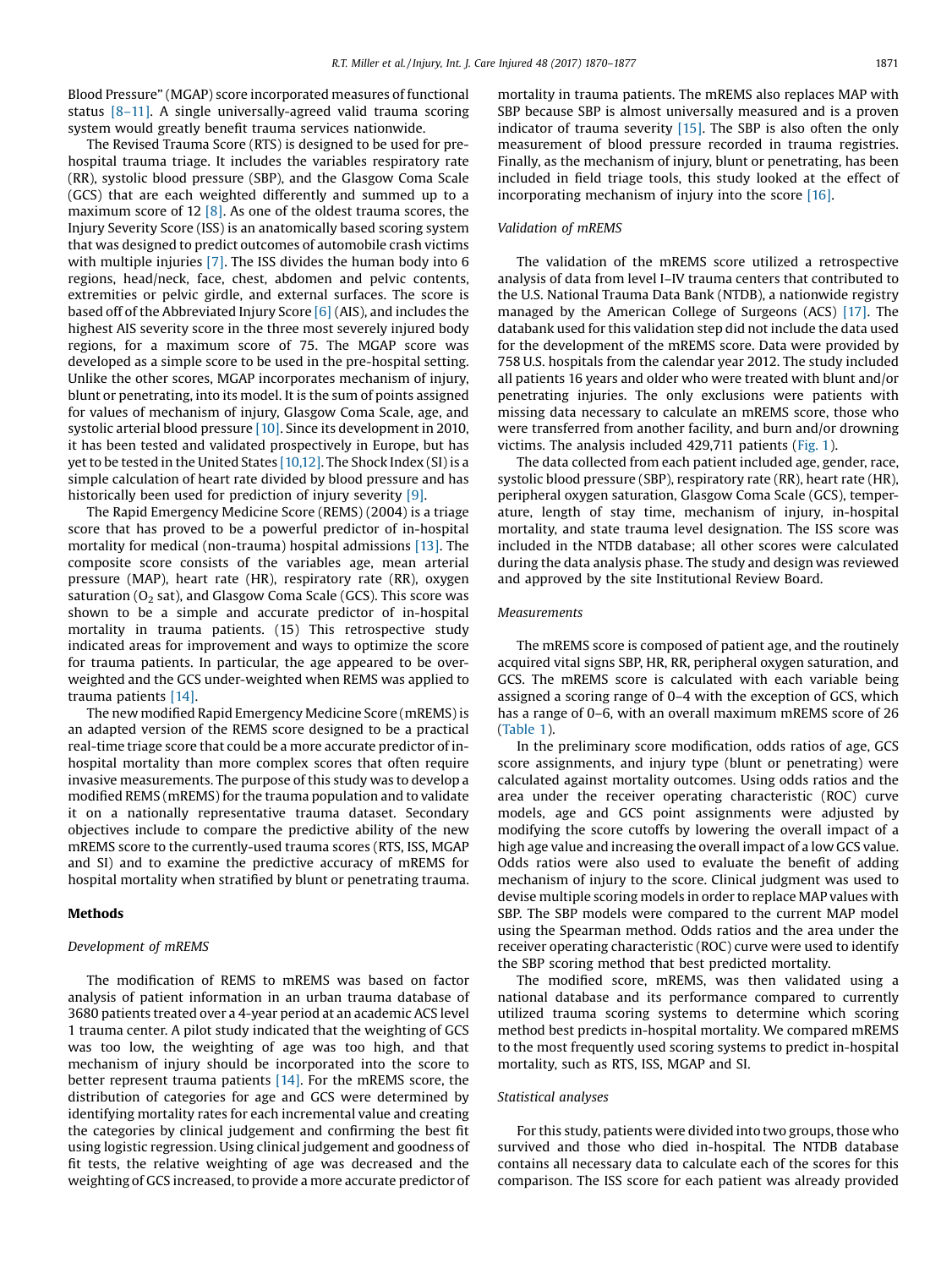<span id="page-2-0"></span>

Fig. 1. Study flowchart depicting the Inclusion and Exclusion Criteria. \*Not Mutually Exclusive

| $\sim$<br>. . |  |
|---------------|--|
|---------------|--|

mREMS Scoring System.

|                               | Score      |            |             |             |           |         |        |
|-------------------------------|------------|------------|-------------|-------------|-----------|---------|--------|
| Variable                      |            | $+1$       | $+2$        | $+3$        | $+4$      | $+5$    | +6     |
| Age (years)                   | $\leq$ 44  | $45 - 64$  |             | $65 - 74$   | >74       |         |        |
| Systolic Blood Pressure (SBP) | 110-159    | 160-199    | >200        |             | $\leq$ 79 |         |        |
|                               |            | $90 - 109$ | $80 - 89$   |             |           |         |        |
| Heart Rate                    | $70 - 109$ |            | $110 - 139$ | $140 - 179$ | >179      |         |        |
| $(HR - beats/min)$            |            |            | $55 - 69$   | $40 - 54$   | $\leq$ 39 |         |        |
| Respiratory Rate              | $12 - 24$  | $25 - 34$  | $6 - 9$     | $35 - 49$   | >49       |         |        |
| (RR – breaths/min)            |            | $10 - 11$  |             |             | $\leq$ 5  |         |        |
| Oxygen Saturation (%)         | >89        | 86-89      |             | $75 - 85$   | ${<}75$   |         |        |
| Glasgow Coma Scale            | 14 or 15   |            | $8 - 13$    |             |           | $5 - 7$ | 3 or 4 |

and each other score was calculated using their respective formula. Categorical variables were described by frequency and percentage while normally-distributed continuous variables were described by mean and standard deviation, using the t-test. For comparisons between groups, parametric testing was used. The Chi-square test was used for associations between categorical variables. Similarly, means for continuous variables were tested using the T-Test. Correlations were tested using the Pearson method. The discriminate predictive power of mREMS, RTS, ISS, MGAP, and SI were compared using the area under the receiver operating characteristic (ROC) curve with a 95% confidence interval. The area under the ROC curve is a comparison of sensitivity and specificity that ranges from 0.5 (indicating it is no better than chance alone) to 1.0 (indicating it is a perfect predictor). The larger the area under the ROC curve, the more accurately the respective trauma score can predict those who died from those who survived. The diagnostic comparisons of the scores compared by sensitivity and specificity were calculated for cutoffs based on approximate sensitivity of 0.95 of overall mortality. All analyses were conducted using SAS V 9.4 (Copyright (c) 2002–2012 by SAS Institute Inc., Cary, NC, USA. All Rights Reserved).

## Results

## Part I the performance of mREMS compared to REMS

The modifications to the score were evaluated based upon their incremental individual increase to the overall AUC (Area under the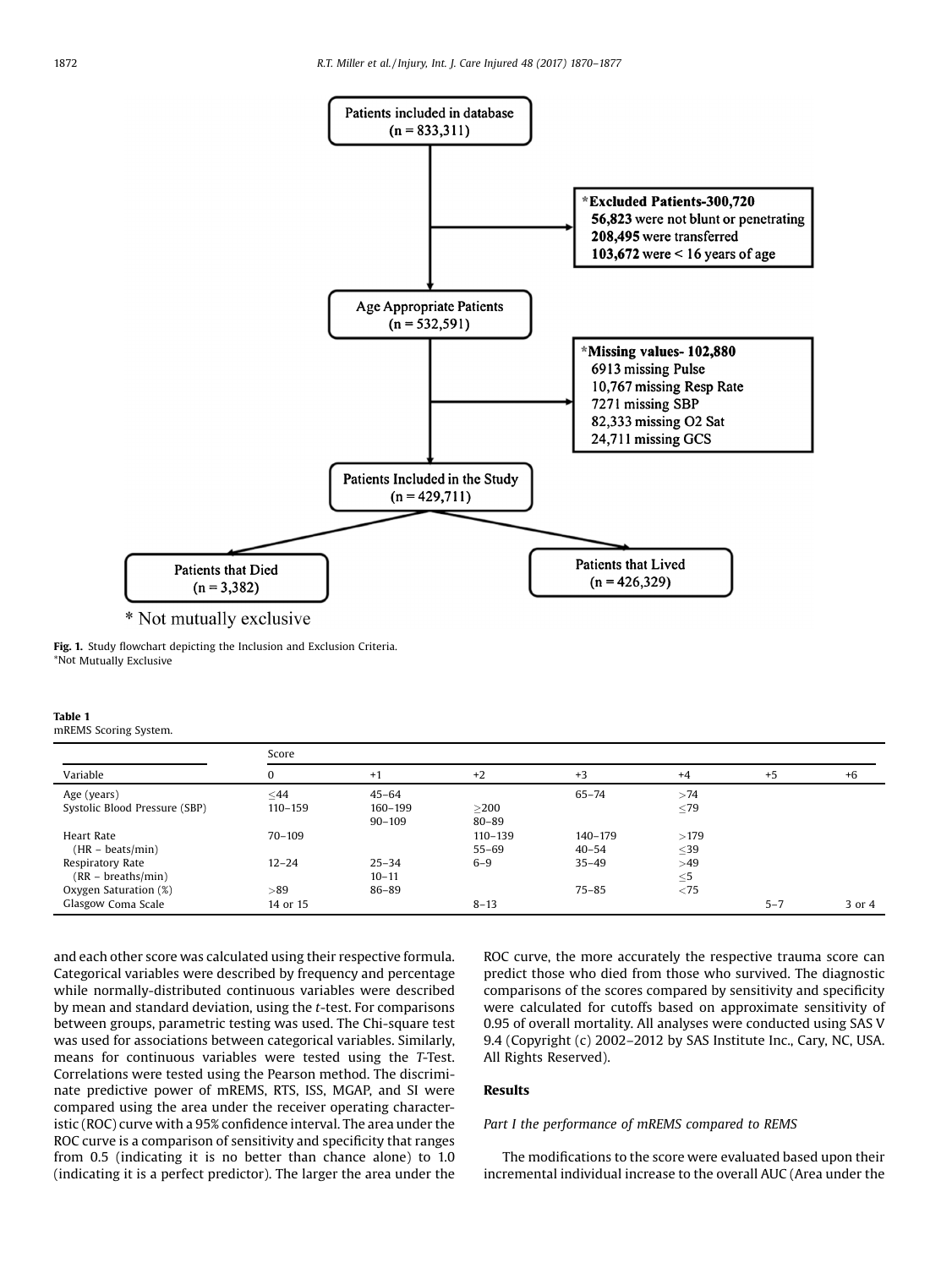#### <span id="page-3-0"></span>Table 2

Mean Point Value Assignment Differences Between Blunt vs Penetrating Injuries.(For interpretation of the references to colour in this table, the reader is referred to the web version of this article.)

| <b>REMS</b> Categories: | Age | <b>SBP</b> | <b>HR</b> | $\mathbf{R}$ | SAO <sub>2</sub> | <b>GCS</b>       |
|-------------------------|-----|------------|-----------|--------------|------------------|------------------|
| $0 - 2$                 | 0.1 | 0.0        | 0.0       | 0.0          | 0.0              | 0.0              |
| $3 - 5$                 | 0.7 | $-0.1$     | $-0.5$    | $-0.1$       | $-0.1$           | $\overline{0.1}$ |
| $6-9$                   | 1.9 | $-0.2$     | $-0.4$    | $-0.7$       | 0.0              | $-0.3$           |
| $10 - 11$               | 1.2 | $-0.2$     | 0.0       | $-0.6$       | $-0.5$           | $-0.5$           |
| $12 - 13$               | 1.3 | $-0.4$     | $-0.8$    | 0.2          | $-0.2$           | $-0.4$           |
| $14 - 15$               | 1.9 | $-1.6$     | $-0.7$    | 0.9          | 0.1              | $-0.2$           |
| 16-19                   | 2.6 | $-1.1$     | $-0.9$    | $-0.1$       | $-0.4$           | $-0.2$           |
| $20 - 21$               | 1.6 | $-0.3$     | $-0.3$    | 0.0          | $-1.1$           | 0.0              |
| $22 - 26$               | 2.8 | 0.0        | 0.0       | 0.0          | $-2.0$           | 0.0              |

Curve). The modifications to age increased the AUC individually to 0.910 and those to GCS increased the AUC individually to 0.917. The substitution of SBP for MAP increased the AUC individually to 0.920. In the overall model, the AUC increased from 0.911 (REMS) to 0.921 (mREMS) on the database from a single trauma center. Table 2 shows the difference, between blunt and penetrating traumas, of the mean points assigned for each component of the mREMS score. Negative values indicate that for the respective vital sign a penetrating trauma was assigned more points, that contribute to the overall mREMS score, than blunt traumas. In most cases, penetrating injuries received more points than blunt injuries in the mREMS score; however, attempts to add mechanism of injury into the score did notimprove the overall AUC. Odds ratios

#### Table 3

Baseline Characteristic for Trauma Patients.

and the AUC models for mREMS showed that mechanism of injury did not improve prediction, and thus was not included in the scoring model.

## Part II validation of mREMS

Of the 429,711 patients in the study, 426,329 (99.2%) lived and 3382 (0.8%) died. Patients who lived had a mean age of 50.4 years and a mean mREMS score of 2.9. Patients who died had a mean age of 44.1 and a mean mREMS score of 17.7. 61.4% of the study population were men. 72.3% of the population was white. 89.3% of the population had blunt trauma compared to 10.7% having penetrating trauma (Table 3).

|                                  | Total $(N = 429, 711)$ | Died <sup>a</sup> (N = 3382) | Survived <sup>b</sup> (N = 426,329) |
|----------------------------------|------------------------|------------------------------|-------------------------------------|
|                                  | $N(%)^c$               | $N(%)^c$                     | $N(%)^c$                            |
| Age – Mean (SD)                  | 50.3(22.9)             | 44.1 (20.5)                  | 50.4 (22.9)                         |
| $<$ 45                           | 189,642 (44.1)         | 1919 (44.0)                  | 187,723 (56.7)                      |
| $45 - 54$                        | 59,475 (13.8)          | 455 (13.8)                   | 59,020 (13.5)                       |
| $55 - 64$                        | 52,717 (12.3)          | 375 (12.3)                   | 52,342 (11.1)                       |
| $65 - 74$                        | 39,696 (9.2)           | 249(9.3)                     | 39,447 (7.4)                        |
| >74                              | 88,181 (20.5)          | 384 (20.6)                   | 87,797 (11.4)                       |
| Male                             | 263,957 (61.4)         | 2615 (77.4)                  | 261,342 (61.3)                      |
| Female                           | 165,656 (38.6)         | 764 (22.6)                   | 164,892 (38.7)                      |
| Race                             |                        |                              |                                     |
| White                            | 298,213 (72.3)         | 1835 (56.5)                  | 296,378 (72.4)                      |
| Black                            | 64,311 (15.6)          | 1053 (32.4)                  | 63,258 (15.5)                       |
| <b>Other</b>                     | 49,856 (12.1)          | 360 (11.2)                   | 49, 497 (12.1)                      |
| Length of Stay, days - Mean (SD) | 5.2(7.8)               | 1.1(1.1)                     | 5.3(7.8)                            |
| Systolic BP - Mean (SD)          | 139.3 (28.6)           | 42.0(61.4)                   | 140.1 (26.8)                        |
| $HR - Mean (SD)$                 | 88.0 (20.6)            | 36.3(51.4)                   | 88.4 (19.6)                         |
| $RR - Mean (SD)$                 | 18.6(5.1)              | 6.0(9.8)                     | 18.7(4.9)                           |
| $O2$ Saturation – Mean (SD)      | 96.2(11.3)             | 42.2(46.6)                   | 96.6(9.4)                           |
| GCS – Mean (SD)                  | 14.2(2.6)              | 4.2(3.4)                     | 14.3(2.4)                           |
| <b>Blunt Trauma</b>              | 383,709 (89.3)         | 1960 (57.9)                  | 381,749 (89.5)                      |
| <b>Penetrating Trauma</b>        | 46,002 (10.7)          | 1422 (42.1)                  | 44,580 (10.5)                       |
| <b>Trauma Center</b>             |                        |                              |                                     |
| Level I                          | 196,553 (52.9)         | 1755 (58.3)                  | 194,798 (52.8)                      |
| Level II                         | 132, 926 (35.8)        | 1001 (33.2)                  | 131,925 (35.8)                      |
| Level III, IV, V                 | 42,255 (11.4)          | 256(8.5)                     | 41,999 (11.4)                       |

<sup>a</sup> In-hospital mortality.

Survived to Hospital Discharge.

<sup>c</sup> Unless specified otherwise.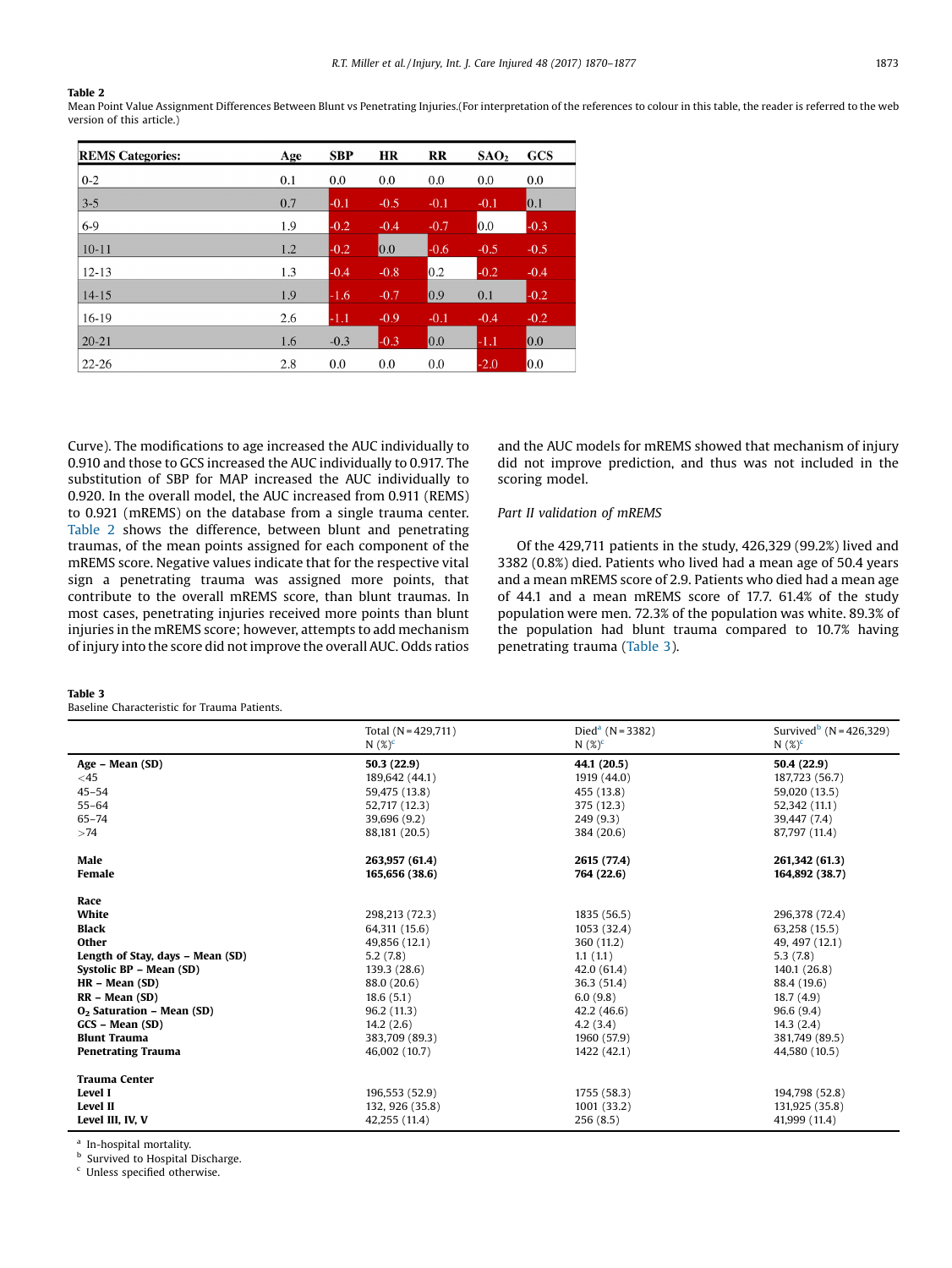#### <span id="page-4-0"></span>Table 4

Distribution of mortality for blunt vs. penetrating injury across mREMS Score groupings.<sup>a</sup>

| <b>mREMS</b> | Total Number Per Group | Deaths $(\%)$ |
|--------------|------------------------|---------------|
| $0 - 2$      | 221,684                | 70 (0.03)     |
| Blunt        | 190,445                | 64 (0.03)     |
| Penetrating  | 31.239                 | 6(0.02)       |
| $3 - 5$      | 138,930                | 112 (0.08)    |
| <b>Blunt</b> | 129.674                | 98 (0.08)     |
| Penetrating  | 9256                   | 14(0.15)      |
| $6-8$        | 50,868                 | 205(0.4)      |
| <b>Blunt</b> | 48,562                 | 152(0.3)      |
| Penetrating  | 2306                   | 53(2.3)       |
| $9 - 13$     | 13,264                 | 488 (3.7)     |
| <b>Blunt</b> | 11,767                 | 342 (2.9)     |
| Penetrating  | 1497                   | 146(9.8)      |
| $14 - 17$    | 2310                   | 317 (13.7)    |
| Blunt        | 1885                   | 209 (11.1)    |
| Penetrating  | 425                    | 108(25.4)     |
| $18 - 21$    | 703                    | 409 (58.2)    |
| <b>Blunt</b> | 439                    | 239 (54.4)    |
| Penetrating  | 264                    | 170 (64.4)    |
| $22 - 26$    | 1952                   | 1781 (91.2)   |
| <b>Blunt</b> | 937                    | 856 (91.4)    |
| Penetrating  | 1015                   | 925 (91.3)    |
| <b>Total</b> | 426,329                | 3382 (0.80)   |
| <b>Blunt</b> | 381,749                | 1960 (0.51)   |
| Penetrating  | 44,580                 | 1422 (3.09)   |

<sup>a</sup> A significant difference ( $p < 0.0001$ ) was found between overall blunt vs penetrating injuries.

The mortality rate for each incremental mREMS score allowed a natural distribution of mREMS groupings to be created. A higher mREMS was associated with increased mortality, both overall and when stratified by injury type, blunt vs penetrating ( $p < 0.0001$ , Table 4).

An increase of one point in the mREMS score was associated with an Odds Ratio (OR) of 1.62 (95% CI 1.603 to 1.630) for the outcome of mortality. The mREMS groupings were also stratified by the number of survived versus dead, to display the level of

#### Table 5

Trauma Center Designation Breakdown by mREMS score Categories.

| <b>mREMS</b>                    | Number Survived | Number Died  |
|---------------------------------|-----------------|--------------|
| $0 - 2$                         |                 |              |
| Level I (28.7% of patients)     | 106,790         | 27 (0.03%)   |
| Level II (17.4% of patients)    | 64,667          | 41 (0.06%)   |
| Level III (5.5% of patients)    | 20,539          | $1(0.00\%)$  |
| $3 - 5$                         |                 |              |
| Level I $(15.8\%$ of patients)  | 58.787          | 51 (0.09%)   |
| Level II (12.3% of patients)    | 45.783          | 38 (0.08%)   |
| Level III (4.1% of patients)    | 15,126          | 10 (0.07%)   |
| $6-8$                           |                 |              |
| Level I $(5.6%$ of patients)    | 20,664          | 89 (0.43%)   |
| Level II (4.7% of patients)     | 17.353          | 57 (0.33%)   |
| Level III (1.5% of patients)    | 5653            | 15 (0.26%)   |
| $9 - 13$                        |                 |              |
| Level I $(2.0\%$ of patients)   | 7067            | 240 (3.28%)  |
| Level II (1.0% of patients)     | 3501            | 154 (4.21%)  |
| Level III (0.2% of patients)    | 596             | 32 (5.10%)   |
| $14 - 17$                       |                 |              |
| Level I $(0.4\%$ of patients)   | 1213            | 179 (12.86%) |
| Level II(0.2% of patients)      | 501             | 84 (14.36%)  |
| Level III (0.02% of patients)   | 65              | 19 (22.62%)  |
| $18 - 21$                       |                 |              |
| Level $I(0.1\%)$ of patients)   | 185             | 241 (56.57%) |
| Level II $(0.05\%$ of patients) | 74              | 107 (59.12%) |
| Level III (0.01% of patients)   | 10              | 34 (77.27%)  |
| $22 - 26$                       |                 |              |
| Level I $(0.3%$ of patients)    | 92              | 928 (90.98%) |
| Level II (0.2% of patients)     | 46              | 520 (91.87%) |
| Level III (0.04% of patients)   | 10              | 145 (93.55%) |
| <b>TOTAL</b>                    | 368,722         | 3012 (0.8%)  |

trauma center that managed patients in each group (Table 5). Not all patient records included the level of trauma center designation, as reflected in the numbers in Table 5. The number of patients ranged from 106,790 survived patients in the 0–2 mREMS category who were transported to a level I trauma center to 145 dead patients in the 22–26 mREMS category who were transported to a level III, IV, or V trauma center.

As part of the secondary analysis, the mREMS mean score was compared to RTS, ISS, MGAP, and SI (Table 6). The mREMS score (AUC of 0.967) was found to be higher than MGAP (AUC of 0.964) and RTS (AUC of 0.959) and found to be superior to ISS (0.780), and SI (0.670) in its ability to accurately predict in hospital mortality ([Fig.](#page-5-0) 2). Overall, and when stratified by blunt or penetrating trauma, mREMS had the highest AUC [\(Table](#page-5-0) 7). The Triage Revised Trauma Score (t-RTS) was also compared to mREMS and the other trauma scores and was found to have a nearly identical AUC and confidence interval as RTS both overall and when stratified by blunt vs penetrating trauma, thus was not incorporated into the final tables and discussion  $[18]$ . In an attempt to evaluate mREMS on a sicker patient population, a sub analysis when the ISS was greater than 15 was performed. The mREMS continued to show a minor improvement in the AUC when compared to RTS and MGAP. The AUC for mREMS was 0.949 with a 95% CI of (0.944, 0.954), MGAP was 0.943 with a 95% CI of (0.938, 0.949) and RTS was 0.938 with a 95% CI of (0.933, 0.944). The difference in the AUC for mREMS compared to MGAP was 0.003 in the overall group and 0.005 in the ISS >15 group. The difference in the AUC for mREMS compared to RTS was 0.008 in the overall group and 0.010 in the ISS >15 group. The mREMS AUC was also compared to that of TRISS [\[19\]](#page-7-0) as part of a sub-analyses; the overall TRISS AUC was found to be 0.972 with a 95% CI of (0.968, 0.975).

## Discussion

Over the last 10 years there has been a 22% increase in trauma deaths, suggesting that there is an opportunity for simple and more accurate trauma scoring prediction and triage models to have impact on decreasing mortality [\[2\]](#page-7-0). Quick and accurate identification of trauma injury severity is crucial in the management of trauma patients [\[20\]](#page-7-0). There is a critical need to have a rapid, accurate, and practically prognostic scoring system that is easy to use by anyone involved in patient care. Several current scoring systems, such as APACHE, require multiple physiologic measurements and patient previous health status  $[6,11,21]$ , making them too complex to use in urgent situations. Conversely, mREMS is an easy to use objective scoring model that does not require any invasive or additional measurements over those routinely obtained by emergency personnel. This study validates the performance of mREMS on a nationally representative database and sets the stage for future studies to determine potential outcome benefits by incorporating more accurate risk stratification methods to guide trauma triage. When compared to an anatomically based scoring

| Table 6                      |  |
|------------------------------|--|
| Comparison of Trauma Scores. |  |

| Score name   | N       |                    | Dead Mean (SD) (95% CI) Alive Mean (SD) (95% CI) |
|--------------|---------|--------------------|--------------------------------------------------|
| <b>mREMS</b> |         | 429,711 17.7 (5.4) | 2.9(2.7)                                         |
|              |         | (17.509, 17.909)   | (2.893, 2.909)                                   |
| <b>RTS</b>   | 429,711 | 1.7(2.5)           | 7.6(0.84)                                        |
|              |         | (1.601, 1.768)     | (7.618, 7.623)                                   |
| <b>ISS</b>   | 425,735 | 26.2(20.1)         | 9.8(8.5)                                         |
|              |         | (25.489, 26.863)   | (9.758, 9.809)                                   |
| <b>MGAP</b>  | 429,711 | 11.7(5.0)          | 25.6(3.4)                                        |
|              |         | (11.508, 11.848)   | (25.626, 25.647)                                 |
| SI.          | 427.149 | 0.9(2.1)           | 0.6(0.3)                                         |
|              |         | (0.870, 1.105)     | (0.658, 0.660)                                   |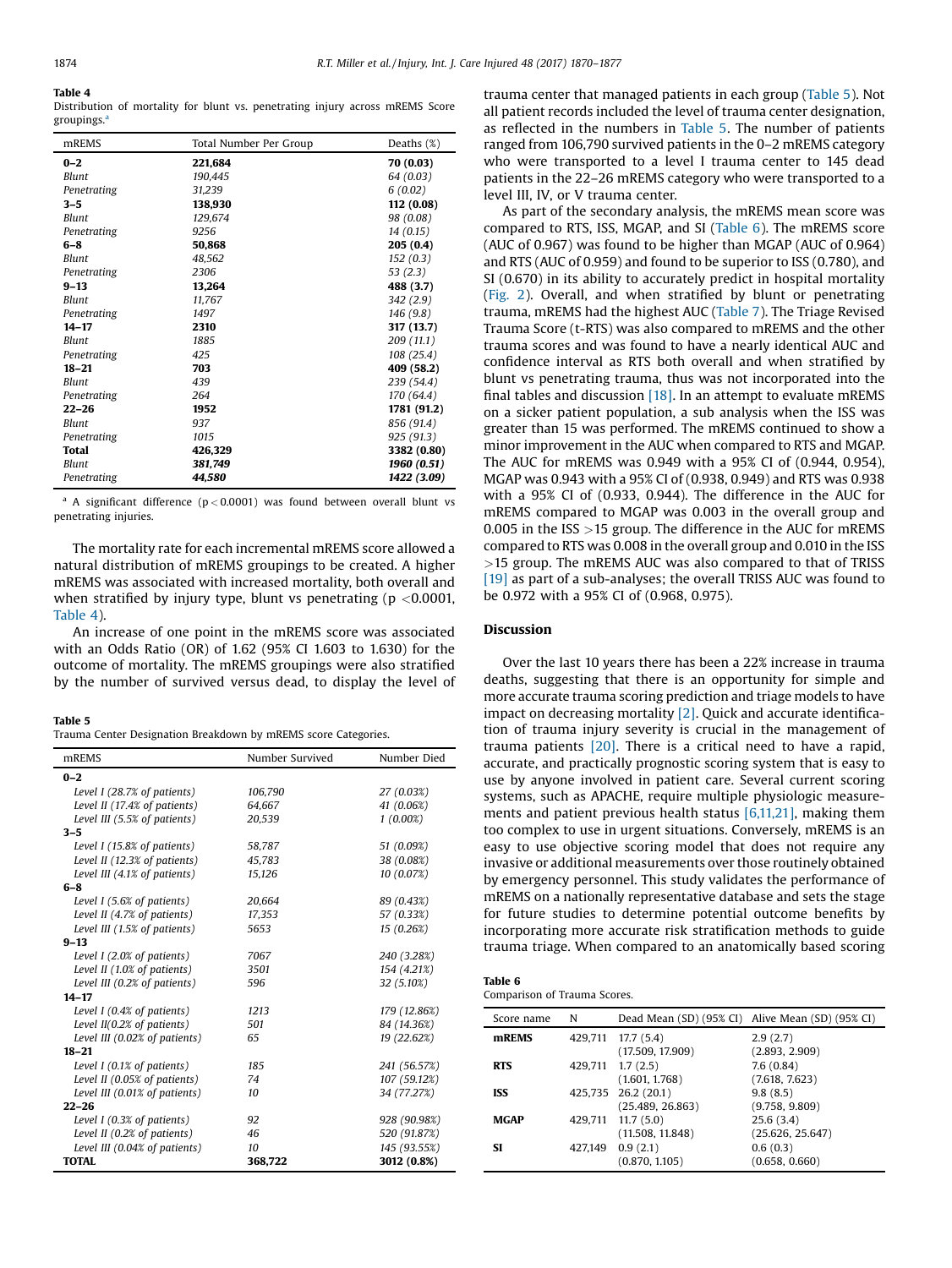<span id="page-5-0"></span>

| Table 7                                            |  |  |
|----------------------------------------------------|--|--|
| Scoring Systems' AUC with 95% Confidence Interval. |  |  |

| Scoring System | Overall AUC <sup><math>\land</math></sup> | Blunt AUC <sup>^</sup> | Penetrating AUC <sup><math>\land</math></sup> |
|----------------|-------------------------------------------|------------------------|-----------------------------------------------|
| mREMS          | 0.967(0.963, 0.971)                       | 0.950(0.943, 0.957)    | 0.989(0.987, 0.992)                           |
| <b>MGAP</b>    | 0.964(0.959, 0.968)                       | 0.945(0.939, 0.952)    | 0.986(0.983, 0.989)                           |
| <b>RTS</b>     | 0.959(0.955, 0.964)                       | 0.938(0.930, 0.945)    | 0.987(0.984, 0.990)                           |
| <b>ISS</b>     | 0.780(0.770, 0.791)                       | 0.791(0.778, 0.804)    | 0.802(0.788, 0.816)                           |
| <b>SI</b>      | 0.670(0.650, 0.690)                       | 0.675(0.652, 0.698)    | 0.616(0.575, 0.657)                           |

^Area Under the Curve.

model (ISS), the mREMS score is less subjective and requires less time to calculate, while providing more accuracy as a predictor of mortality.

The mREMS is a modified version of the Rapid Emergency Medicine Score (REMS) [\[13\].](#page-7-0) While REMS has been shown to be an accurate predictor of mortality in the non-surgical non-trauma medicine population [\[13\]](#page-7-0), the score needed to be adjusted to accurately predict mortality in trauma patients. When evaluated in the trauma population, it was suggested that the GCS was underweighted and that age was over weighted [\[14\]](#page-7-0). As SBP is the most widely used and recorded indicator of trauma severity, mREMS was designed to include SBP instead of MAP, which was included in the original REMS score. These modifications of the original REMS score proved to benefit the mREMS in its power to predict trauma mortality, as evidenced by the analysis.

The mREMS had the highest AUC (0.967) when compared to RTS, ISS, MGAP, and SI. The mREMS also scored the highest when stratified by blunt vs penetrating injury. Sub-analyses showed that the performance of mREMS improved when the ISS was greater than 15, indicating that mREMS may be better at predicting mortality in more severely injured patients. This should be validated on another large trauma dataset with a higher baseline mortality rate. Although mREMS scored higher than the other scores, it wasn't statistically significantly different from MGAP or RTS, but was superior to ISS and SI. The Trauma and Injury Severity Score (TRISS) is a trauma score originally developed in 1987 that is a weighted combination of patient age, the Injury Severity Score (ISS) and the Revised Trauma Score (RTS) [\[19\]](#page-7-0). Although the AUC of TRISS was higher than mREMS (not statistically different) TRISS was designed as a retrospective trauma score for evaluating care and outcomes [\[22\].](#page-7-0) Despite ISS being the most commonly used tool to evaluate injury severity worldwide [\[21\]](#page-7-0), it is also a retrospective system whose score can only be determined after diagnosis. ISS and TRISS are therefore better suited as benchmarks for comparison (between patient groups or trauma centers) and not useful clinically in real time as triage tools [\[23\]](#page-7-0). Although SI is a very simple score that utilizes only 2 variables (HR and SBP), its performance was significantly lower than any of the other scoring models, suggesting that the SI is not a good predictor of mortality for all patients in this setting. Rather, SI appears to be useful in a subset of patients when it is elevated or increasing from baseline at the time of field transport [\[23\]](#page-7-0). The RTS performed very similar to mREMS and MGAP, possibly suggesting that the shared in-common variables of GCS and SBP are important factors in determining trauma outcomes. While the RTS is simple and consists of only 3 variables (GCS, SBP, and RR), it was slightly lower in its AUC overall and in blunt vs penetrating populations. MGAP is a simple score that includes GCS and SBP, but also includes mechanism of injury.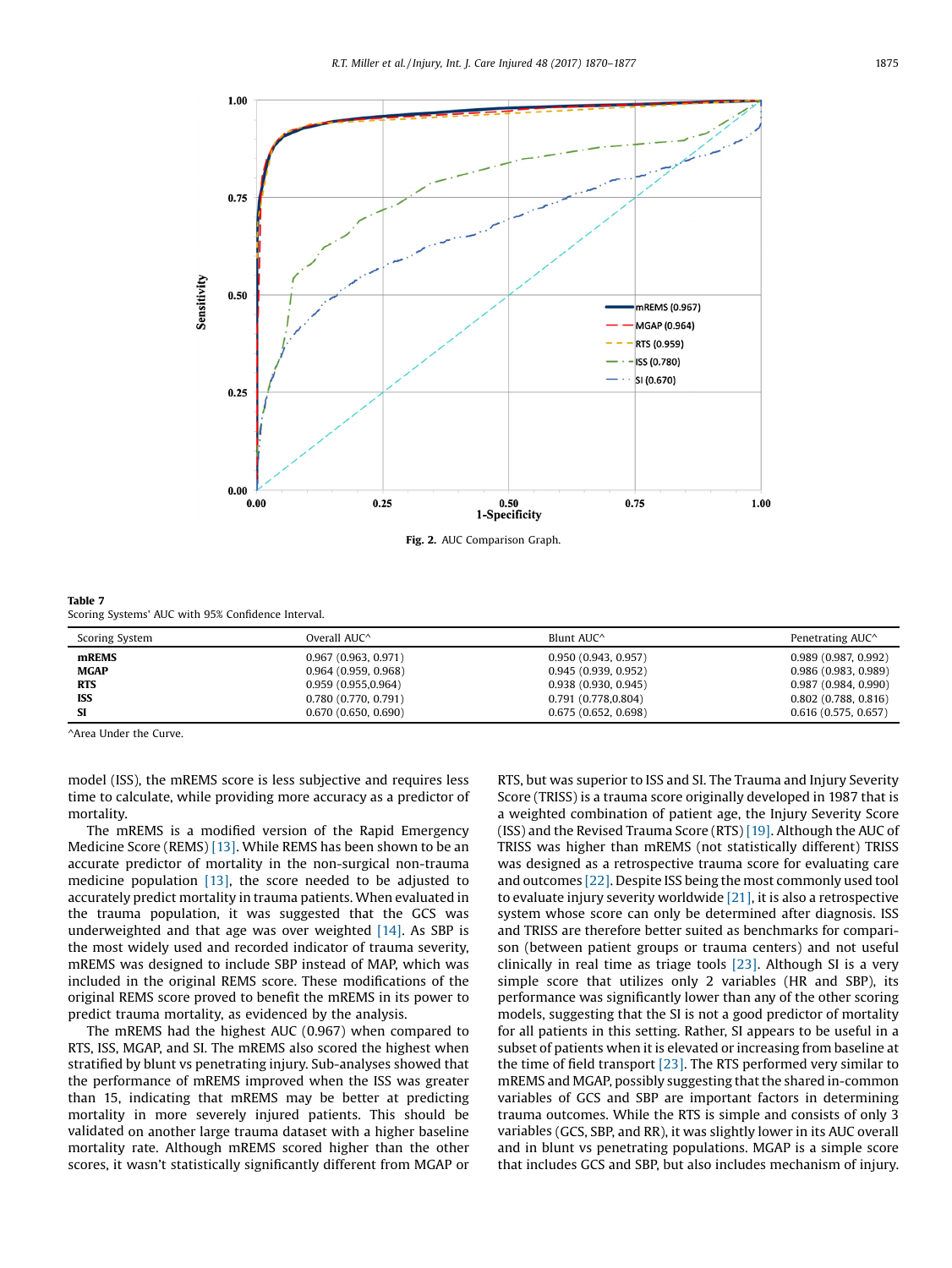To our knowledge, this is the first time MGAP has been validated in the United States on a large dataset, as the score was originally developed and validated on a European sample. As injury type, blunt vs penetrating, has implications on both treatment strategies and outcomes, it seems reasonable to incorporate this into a trauma score. However, as in the original article on MGAP, it does not appear that adding mechanism adds any incremental benefit to mortality prediction over the other elements of the score [\[10\]](#page-7-0). Our analysis showed that when the mechanism of injury was removed from MGAP, the overall AUC went up, indicating that MGAP is a better predictor without the inclusion of mechanism of injury. Our results were consistent with other studies, showing that GAP (MGAP without the mechanism of injury) was a better predictor of in-hospital mortality [\[10,12\]](#page-7-0).

When attempting to incorporate the mechanism of injury into the mREMS score, we noted that regardless of the amount of additional points given for a penetrating trauma compared to a blunt trauma, the logistic models and the area under the curve showed no improvement over the score without the mechanism incorporated. Sub-analysis suggests this is likely because the potential impact from mechanism of injury may already be reflected in abnormalities/changes in the other mREMS variables. Patients with a penetrating injury are more likely to have a higher mREMS score because they are likely bleeding, either internally or externally, increasing the HR, decreasing the SBP and oxygen saturation, and increasing the respiratory rate [\(Table](#page-3-0) 2). This suggests that scores do not have to be overly complicated with incorporating the mechanism of injury, as sometimes it is difficult to identify the mechanism and should not give a false sense of security if it appears to be non-penetrating. Furthermore, over half the patients in this national trauma dataset had an  $mREMS < 2$ with low predicted mortalities. In this large subset, blunt trauma patients had a higher overall mortality rate than penetrating patients.

While there are other outcomes to consider for triage decision making, such as predicting ISS  $>15$ , the need for hospital admission, ICU LOS >2 days, or requiring a blood transfusion, we choose to use mortality as our primary outcome. The majority of other trauma scores, including RTS, ISS, MGAP, and SI have been validated on the outcome of mortality  $[25]$ . This allows for a more objective and thus accurate comparison between scores. Unfortunately, other possible outcome measures like hospital admission, ICU LOS, and blood transfusion requirements are often subjective and differ from not only institution to institution but also between

|               | mREMS Score Mortality (p < 0.0001) |                  |                  |  |  |
|---------------|------------------------------------|------------------|------------------|--|--|
| <b>mREMS</b>  | <b>Blunt</b>                       | Penetrating      | <b>Overall</b>   |  |  |
| <b>Score</b>  | <b>Mortality</b>                   | <b>Mortality</b> | <b>Mortality</b> |  |  |
| $0 - 2$       | 0.03%                              | 0.02%            | 0.03%            |  |  |
| $3 - 5$       | 0.08%                              | 0.2%             | 0.08%            |  |  |
| $6-8$         | 0.3%                               | 2.3%             | 0.4%             |  |  |
| $9 - 13$      | 2.9%                               | 9.8%             | 3.7%             |  |  |
| 14-17         | 11.1%                              | 64.4%            | 13.7%            |  |  |
| 18-21         | 54.4%                              | 64.4%            | 58.2%            |  |  |
| $22 - 26$     | 91.4%                              | 91.3%            | 91.2%            |  |  |
| <b>Totals</b> | 426,329                            | 3,382            | 0.80%            |  |  |

Fig. 3. mREMS Risk Stratification Categories Based on Mortality Rates. (For interpretation of the references to colour in this Figure, the reader is referred to the web version of this article).

providers. This subjectivity makes it difficult at this time to accurately compare scores based on these particular intermediate outcomes. While the  $ISS > 15$  has often been used in the literature as a cut-off point for severe injury, it has been shown to misrepresent the assessment of injury severity and mortality predictions [\[10\].](#page-7-0)

To be practical and clinically useful, a trauma score needs to perform well across the entire range of injury severity. The mREMS score was categorized into categories based upon the natural distribution of mortality rates (Fig. 3). These potential triage cutpoints will vary depending on the population mortality rate, as evidenced by Bouzat et al., who described how these differences in thresholds can change depending on the baseline mortality rate of the study sample [\[24\].](#page-7-0) This need to determine thresholds to guide trauma triage needs further evaluation and comparison to existing triage models to determine the appropriate cutoff points based upon different trauma system populations. While the mREMS categories are useful in showing the increasing mortality rate for each increasing mREMS score, overall and stratified by blunt vs penetrating trauma, they may also serve as a useful model for risk category assignment.

Although mREMS proved to be similar in its predictive ability to both MGAP and RTS, with a slightly higher area under the curve, the score may be useful both the pre-hospital and hospital setting. Based upon future analysis, the mREMS risk categories could be classified as criteria for triage to the various levels of trauma center designation (i.e. I–IV). These risk categories would thus help guide prehospital triage decisions and aid healthcare providers in determining the necessary level of trauma center for transport. Since the mREMS score consists of variables that are already required to be taken by EMS or triage personnel, the score can be easily calculated and classified into risk categories automatically on EMS and/or hospital electronic medical record systems. An auto-calculated mREMS score would provide pre-hospital providers the ability to quickly and accurately appreciate the patient severity and the predicted risk of mortality. The score could then help trauma patients be quickly triaged to the appropriate healthcare facility, based upon objective criteria, instead of the loosely utilized CDC field triage guidelines, which have been shown as insensitive in their ability to identify seriously injured patients [\[26\]](#page-7-0). The recommendations of the National Expert Panel on Field Triage in 2011 noted that improved field triage of injured patient can have a profound impact on the costs associated with trauma care and on the lives of the millions of persons injured every year in the United States [\[27\]](#page-7-0). With a statistically proven trauma score driving the triage of trauma patients, the CDC field triage guidelines could be supplemented or perhaps replaced with an objective algorithm, such as the mREMS score, to increase the likelihood that patients are taken to the most appropriate trauma facility. A highly predictive score could ensure that severely injured and critical patients would be taken the highest level of trauma care within that system, whereas less severe patients could perhaps be taken to a closer or more appropriate level of trauma center, not taxing resources more than necessary.

## Limitations

This study, while generalizable with a large number of patients from a nationwide sample, does contain some limitations as a retrospective analysis. Trauma scores are unable to differentiate mortality attributable directly by the trauma versus indirectly by subsequent management issues during the related hospital stay, thus these scores cannot control for the differences in treatment provided by different facilities. Second, the analysis ([Table](#page-4-0) 5) showed that a high percentage of people who were categorized with a low mREMS score, 0–2, were sent to a level I trauma center,